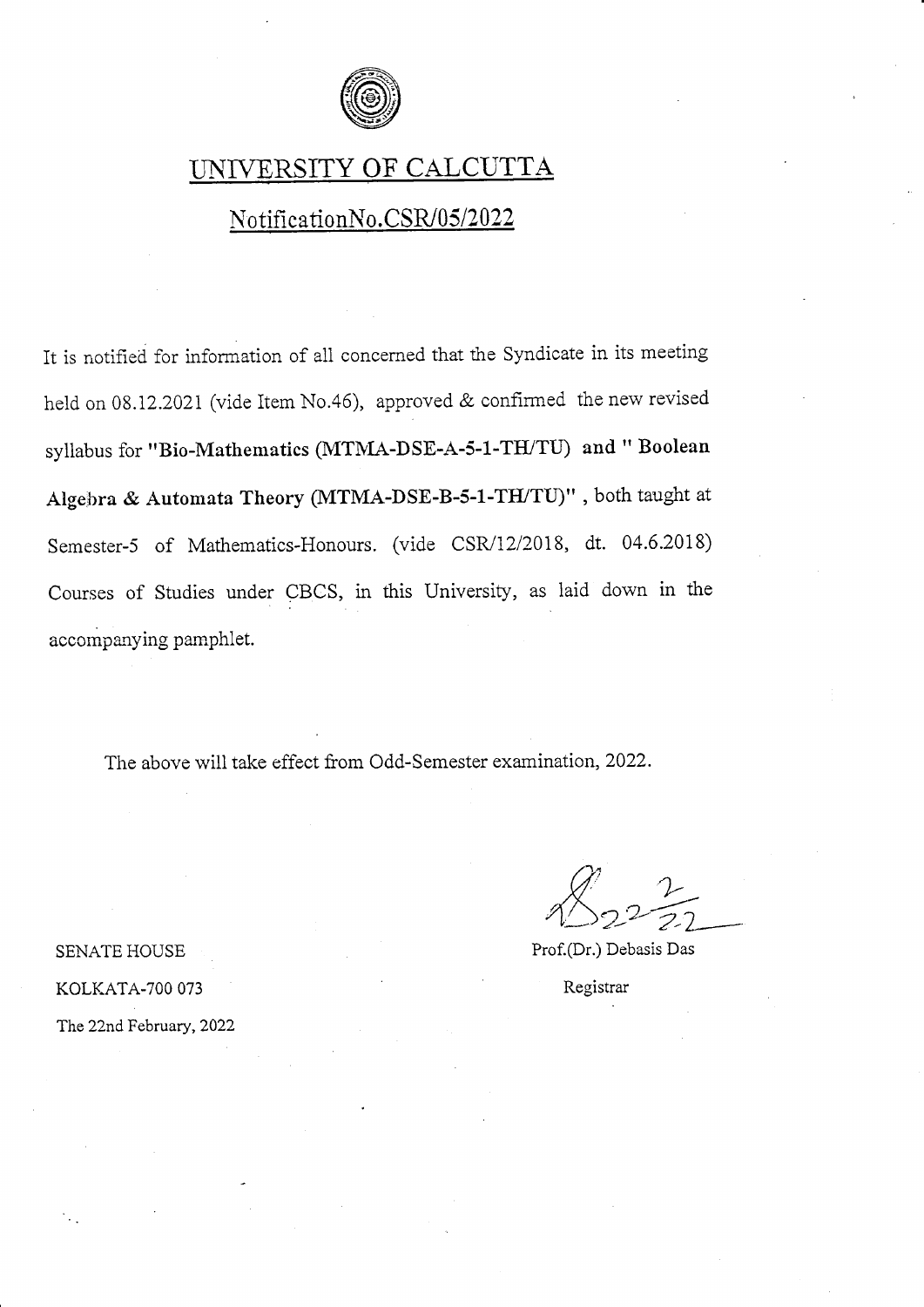# Bio-Mathematics syllabus

### [25 classes]

Mathematical biology and the modeling process: an overview.

Simple single-species continuous population models: Malthus model - deduction, analytic solution, behavior of population size as  $t \to \infty$ , limitations.

Logistic model: formulation, analytic solution, behavior of population size as  $t \to \infty$  for different initial population size, carrying capacity.

Gompertz model: deduction, analytic solution.

Qualitative analysis of continuous models: Autonomous first order differential equations steady states (or fixed points or stationary points or equilibrium points). Biological interpretation of steady states. Stability and asymptotic stability of a steady state. Geometrical analysis. Linearization and stability analysis.

Stability analysis of the steady states of the Malthus model, logistic model and other singlespecies models.

Allee effect: Basic idea and discussion with the model  $\frac{dx}{dt} = rx\left(1 - \frac{x}{K}\right)\left(\frac{x}{K_0} - 1\right)$ , stability analysis of steady states.

Harvesting problems of a single natural population: Constant-yield harvesting, constant-effort harvesting.

Non-dimensionalisation and reparametrisation in a model: Necessity and application.

Bifurcation: Saddle-node, transcritical and pitchfork bifurcations in one-dimensional case.

Insect outbreak model: The spruce budworm model - deduction, analysis of steady states, presence of saddle-node bifurcation.

#### [30 classes]

## Interacting populations: Predator-prey systems and Lotka-Volterra model - deduction, analytic solution.

Qualitative analysis of continuous models: Two-dimensional nonlinear systems - steady states, nullclines. Linearisation and stability analysis of a steady state, Routh-Hurwitz criteria.

Steady states and linear stability analysis of biologically meaningful steady states of Lotka-Volterra predator-prey model.

#### Unit-2

Unit-1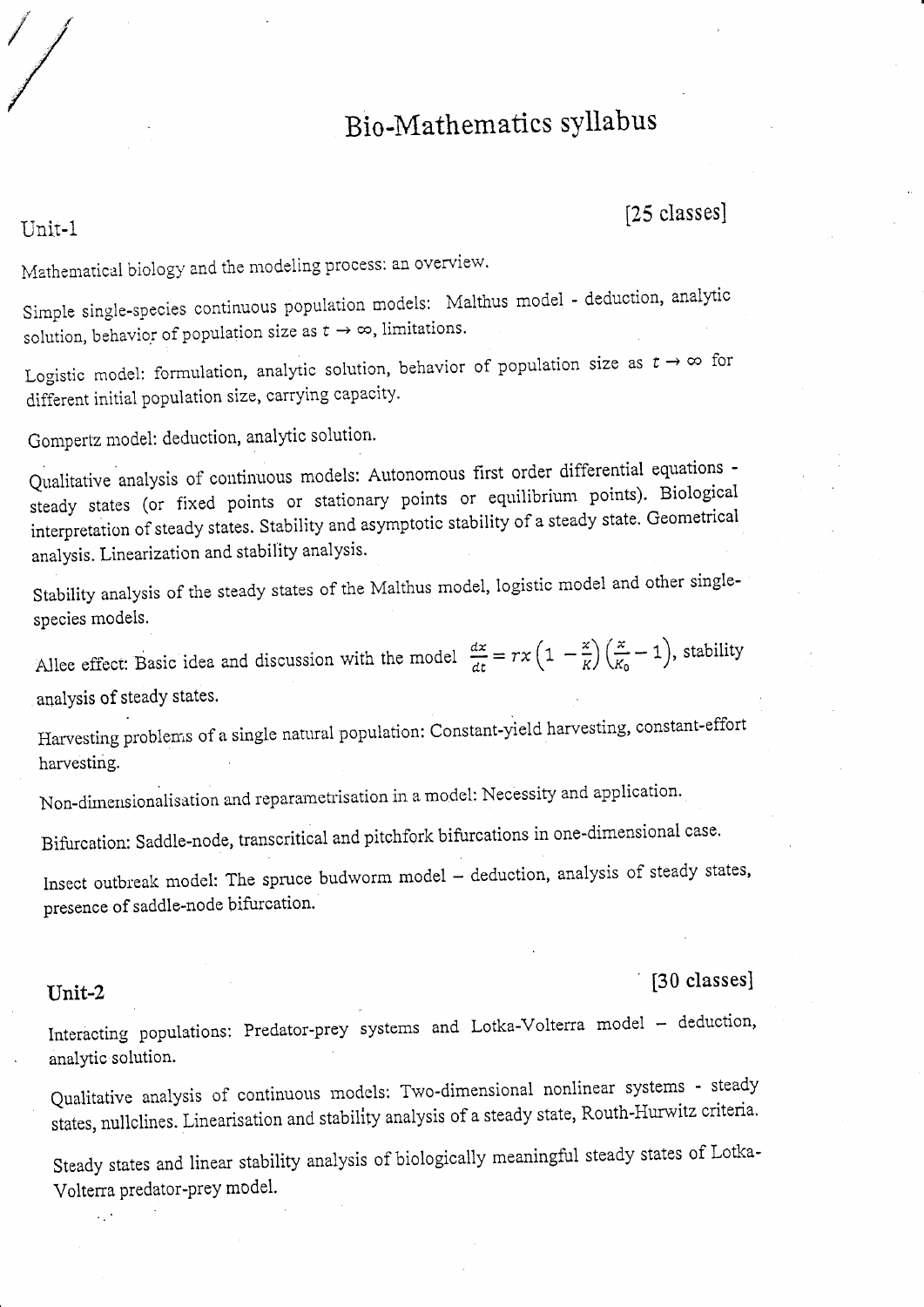Different types of functional responses - Holling type -I, II, III growths.

Improved predator-prey model introducing the logistic growth term for the prey and other predator-prey models, their steady states and linear stability analysis.

Periodic solutions and limit cycles: Statement of Poincaré-Bendixson theorem, Bendixson's negative criterion, Dulac criterion, Hopf bifurcation and Hopf bifurcation theorem (statement only). Examples in the context of biological scenario.

The chemostat: Bacterial growth in a chemostat. Michaelis-Menten kinetics. Formulation of model and steady states.

Populations in competition: Lotka-Volterra competition model, steady states and linear stability analysis.

Epidemic models: Basic terminologies.

SI, Kermack-McKendrick SIR, SIRS models: Formulation of the models. Basic reproduction number.

#### Unit-3

### [15 classes]

Discrete single-species models: Linear models, growth models, decay models, discrete logistic model.

Overview of nonlinear difference equations: Steady states and linear stability analysis. Graphical solution of difference equations - cobwebbing.

Systems of two difference equations: Concepts of steady states and linear stability analysis.

Discrete predator-prey model: Model formulation.

Host-parasitoid systems: Nicholson-Bailey model-formulation.

Stability of discrete nonlinear systems: Linear stability analysis of biologically meaningful steady states of discrete predator-prey model and Nicholson-Bailey model.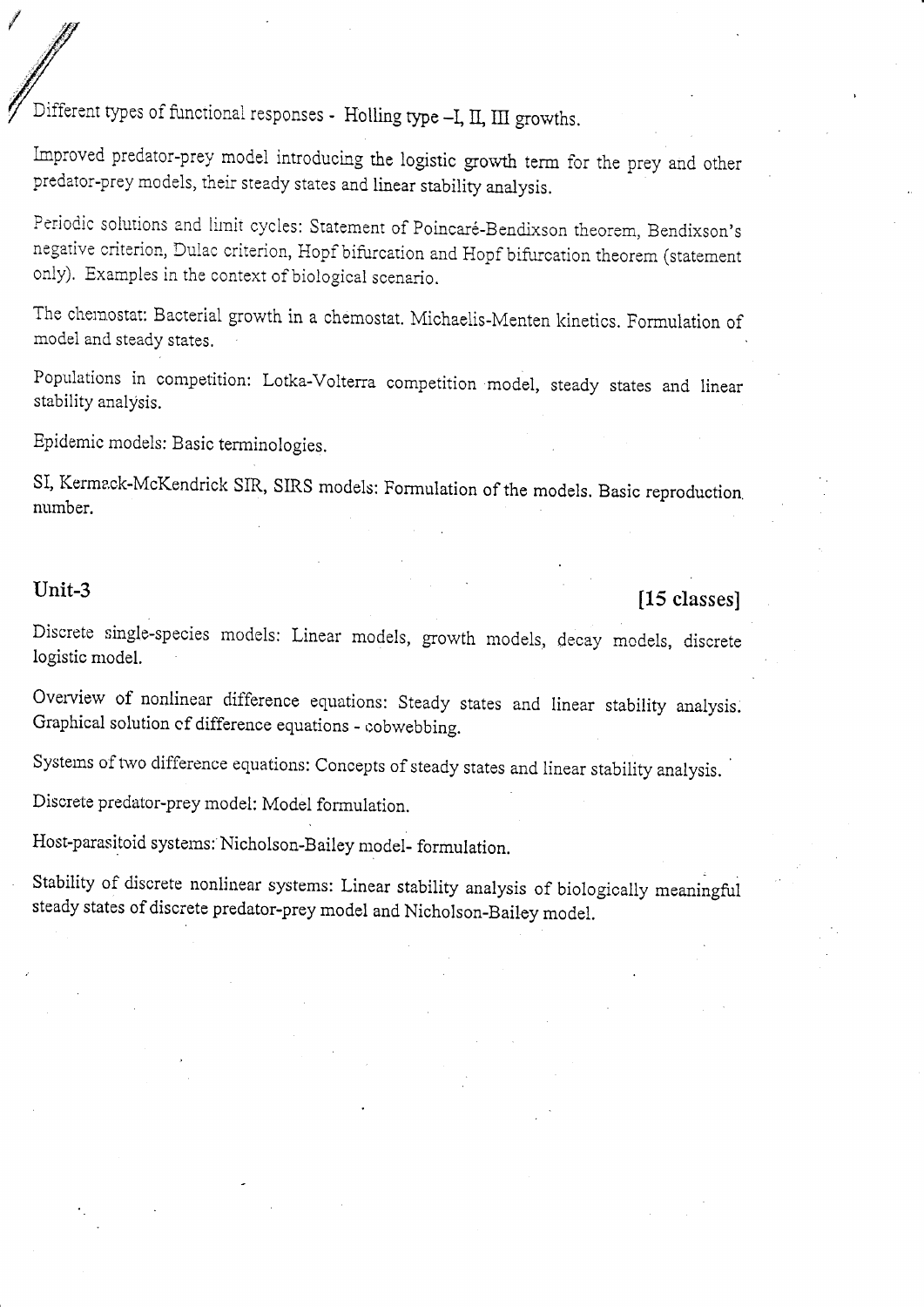Reference:

[1] L.E. Keshet, Mathematical Models in Biology, SIAM, 1988.

[2] J. D. Murray, Mathematical Biology, Springer, 1993.

[3] Y.C. Fung, Biomechanics, Springer-Verlag, 1990.

- [4] F. Brauer, P.V.D. Driessche and J. Wu, Mathematical Epidemiology, Springer, 2008.
	- [5] M. Kot, Elements of Mathematical Ecology, Cambridge University Press, 2001.
	- [6] F. Brauer and C. Castillo-Chavez, Mathematical Models in Population Biology and Epidemiology, Springer, 2012.

i7] s. H. strogatz, Nonlinear Dynamics and chaos, Perseus Books, 1994.

t8] N.F. Britton, Essential Mathematical Biology, Springer, 2003.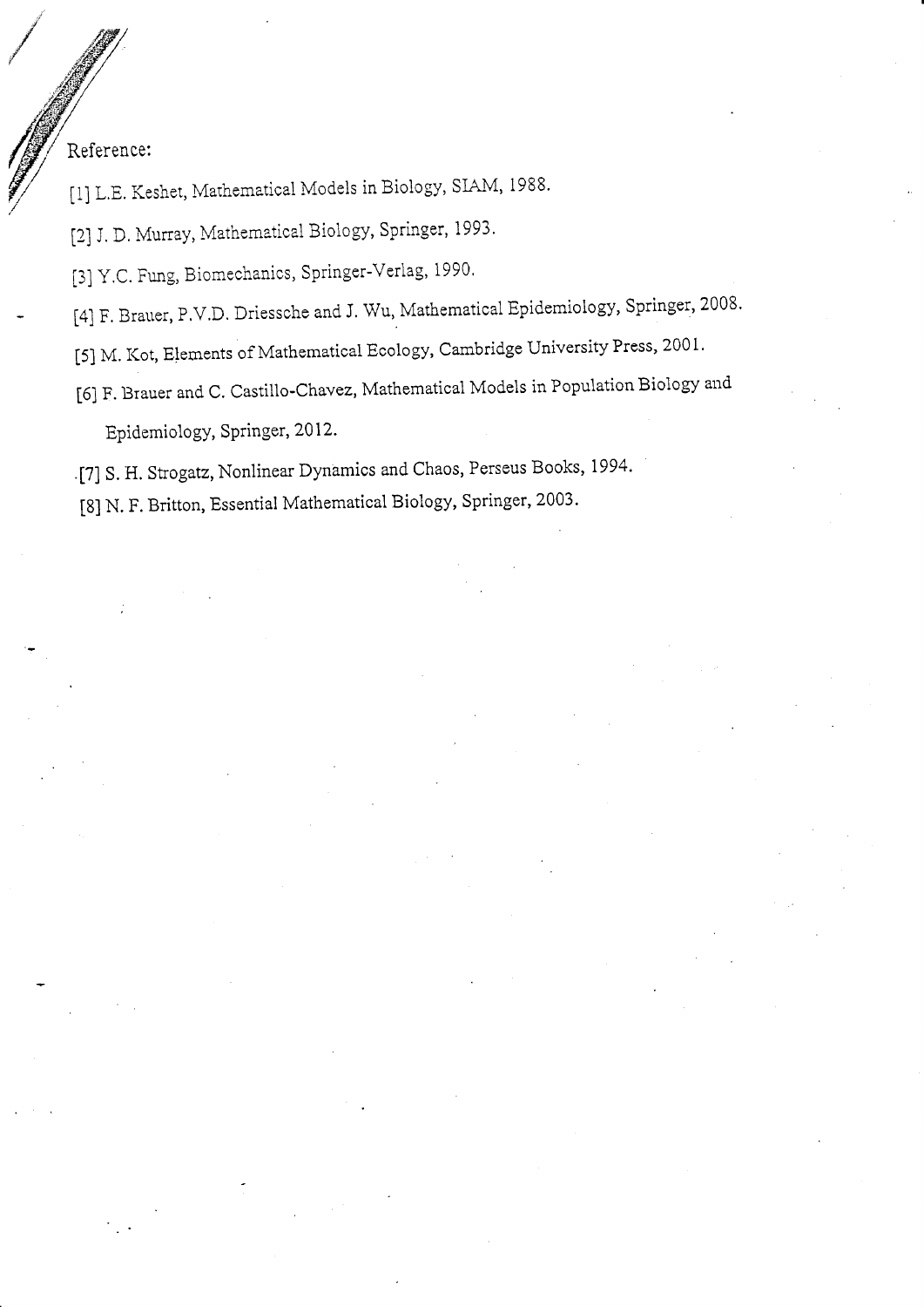## DSE-B-1 BOOLEAN ALGEBRA AND AUTOMATA THEORY MTMA SEM V

UNIT 1

.<br>I

o Mathematical prellminaries: Set theory (Russell's paradox and a brief introduction to the axiomatic approach toset theory), Relations (including transitive and reflexive-transitive closure needed for derivations), Mapping, Basics of Graph Theory (up to Tree and Rooted Tree, needed for drawing transition diagram and parse trees).

UNIT 2

• Definition, examples and basic properties of ordered sets, maps between ordered sets, duality principle, lattices as ordered sets, lattices as algebraic structures, sublattices, products and homomorphisms, definition, examples and properties of modular and distributive lattices, a brief introduction to Hasse diagram.

UNIT 3

o Boolean algebras, Boolean polynomials and their minimal and maximal forms, Karnaugh diagrams, relation between lattice and Boolean algebra, Logic gates, switching circuits and their applications.

UNIT 4

- Alphabet, strings and their properties (union, concatenation etc.), languages and different types of grammars (a short introduction to chomsky Hierarchy).
- Finite state Machine (transition table, transition diagram, input/output strings-definitions and examples).
- Regular language and Regular Expression, closure properties of Regular language (emphasis should be given to different examples), Pumping Lemma (statement and its applications).
- Finite Automata: Difference between FSM and FA, Deterministic and non-deterministic finite automata and their relations with regular language and regular expression, acceptance/rejection of different strings by finite automata, conversion of DFA to NDFA (examples).

UNIT 5

• Context Free Grammar (CFG) and Pushdown Automata (PDA): CFG, parse trees and their applications in detecting ambiguities in CFG, PDA and languages accepted by pDA, Deterministic and Non-deterministic PDA, properties of Context Free Language (CFL), chomsky Normal Form and conversion of cFG to cNF, properties of cFL and closure properties, pumping Lemma for cFL (statement and its applications).

UNIT 6

A short introduction to Philosophy of Mathematics and historical background of Turing Machines (TM) (students should learn the role of mathematicians in